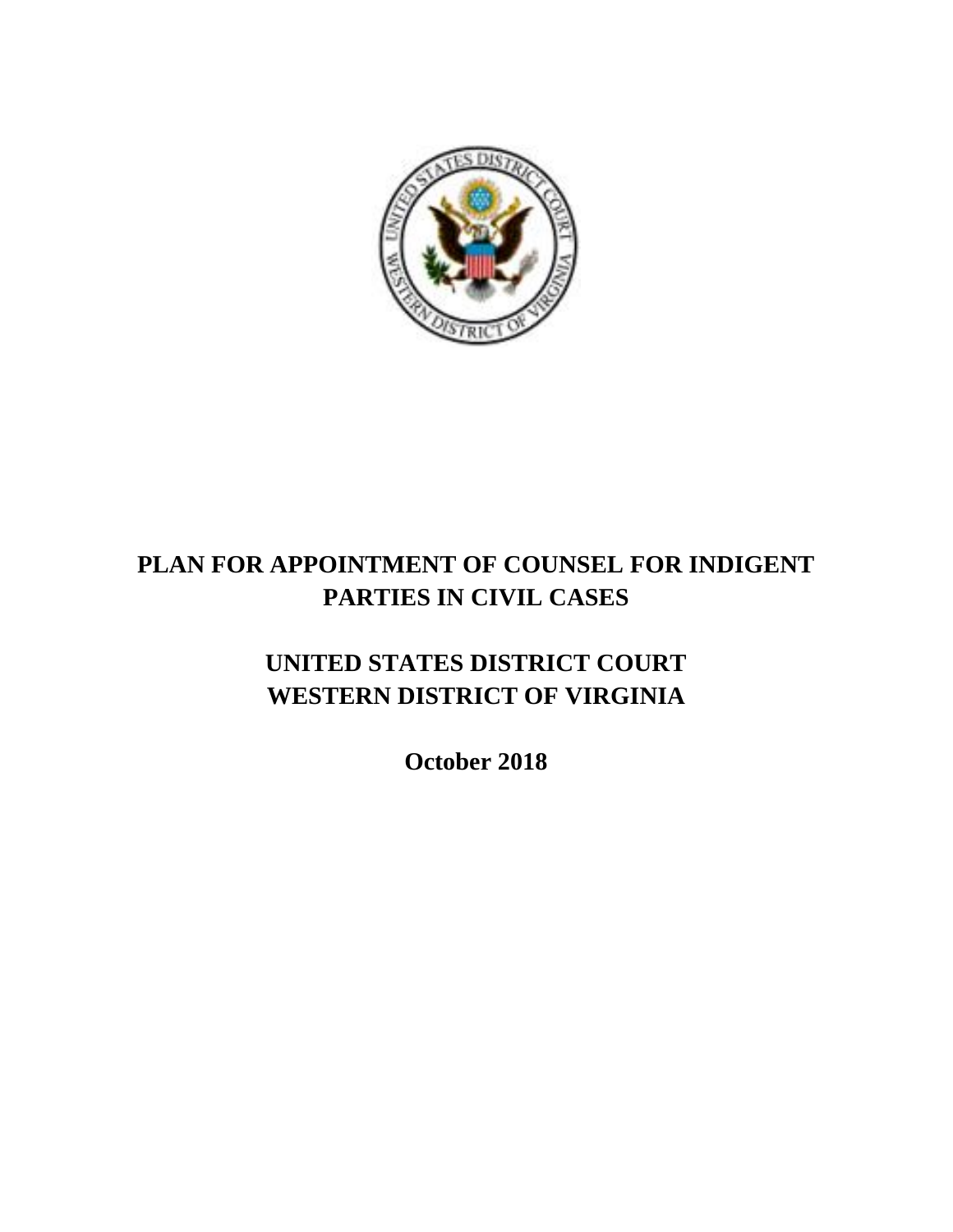### **I. Objective**

The objective of this *Plan for the Appointment of Counsel for Indigent Parties in Civil Cases* (Plan) is to facilitate the appointment of pro bono counsel for indigent pro se parties in civil cases when such appointment has been authorized by a judicial officer. To register for appointment on pro bono cases, go to www.vawd.uscourts.gov to the pro bono section of the site.

#### **II. Responsibilities of Pro Bono Coordinator**

The Chief Deputy Clerk shall be the Court's Pro Bono Coordinator and shall administer the Plan in the manner set forth below.

#### **III. Responsibilities of Participating Lawyers**

All participating lawyers shall be placed on a list, or order of rotation, in alphabetical order by name. Each participating lawyer pledges to assume responsibility for at least one pro bono appointment at a time, if one is available. When a participating lawyer concludes a case, he/she shall advise the Pro Bono Coordinator that the matter has been concluded and they are available to accept an appointment in a new case. Counsel shall also submit a statement that describes the manner in which the matter was resolved.

Participation in this Plan is a commitment that an appointment made as set forth in Section III will not be declined except on the following grounds:

- A conflict of interest precludes counsel from accepting the responsibilities of representing the party in the case.
- The lawyer believes he/she lacks sufficient experience to represent the party in the case.
- Some personal incompatibility exists between counsel and the party, or a substantial disagreement exists between counsel and the party on litigation strategy.
- In counsel's opinion, the party is proceeding for the purpose of harassment or to inflict malicious injury.
- After investigation, counsel determines that the party's claims or defenses are not warranted under existing law and cannot be supported by a good faith argument for extension, modification or reversal of existing law.

#### **IV. Designation of Cases for Pro Bono Representation and Selection of Counsel**

A. Whenever a judicial officer determines that there is sufficient cause to appoint counsel for an unrepresented indigent party in a civil case, the judicial officer shall issue an order granting the indigent party's request for the appointment of counsel. The order shall be transmitted to the Pro Bono Coordinator.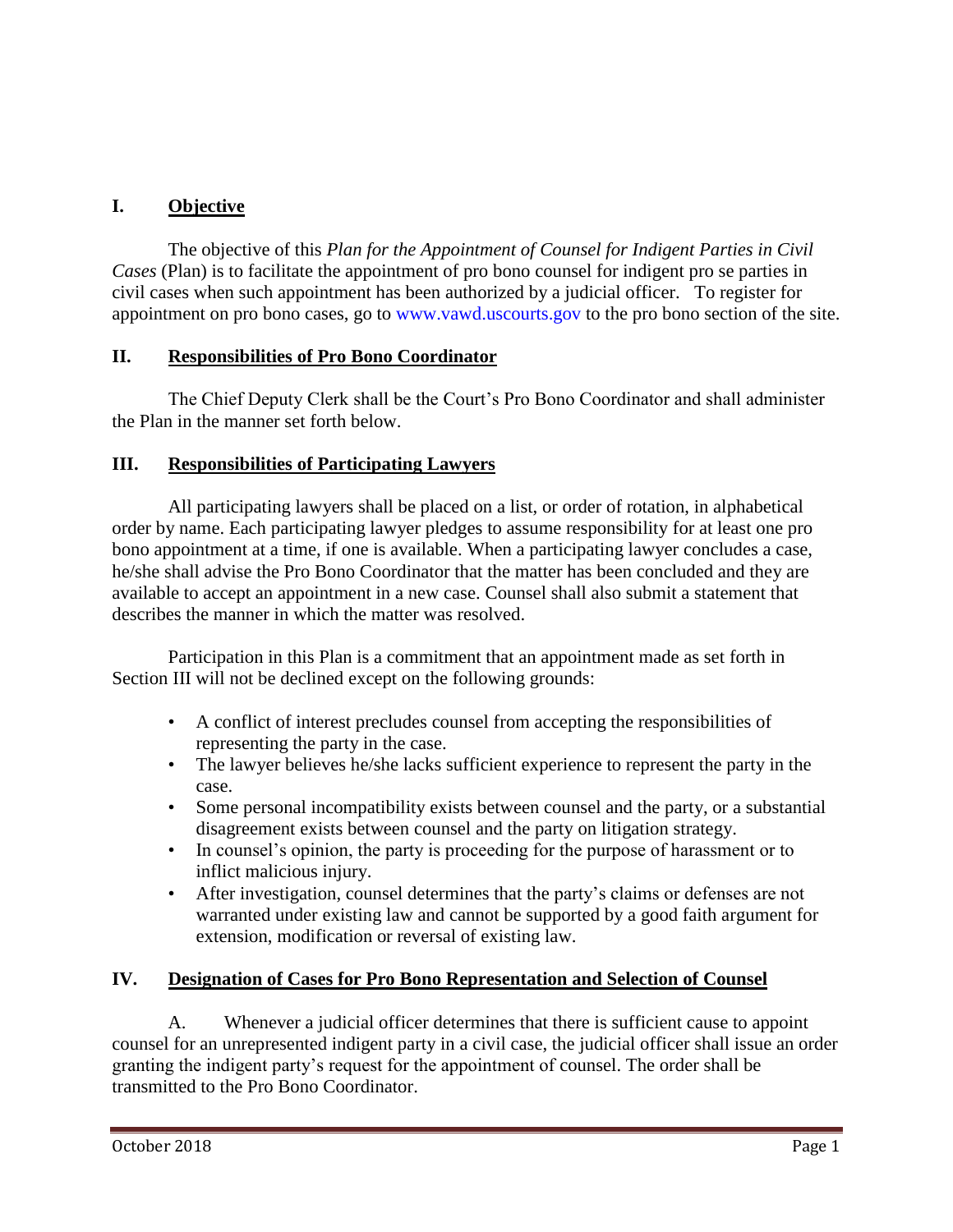B. The Pro Bono Coordinator will contact participating lawyers not currently handling a case, in order of rotation. The Pro Bono Coordinator will provide the case number, name and a brief description of the case when locating counsel.

C. If an appointment is declined in accordance with Section II, the Pro Bono Coordinator shall tender the case to another lawyer in the manner set forth above. Alternatively, the Pro Bono Coordinator may recommend that the judicial officer vacate the order of appointment.

### **V. Notification of Appointment**

After representation has been secured in the case, the Pro Bono Coordinator shall immediately send a letter to appointed counsel confirming the appointment. Counsel should electronically file their notice of appearance on the case and examine the docket sheet for the case on the CM/ECF system to become familiar with the events in the case. For documents not available on the electronic system, copies will be provided by the Clerk's Office.

#### **VI. Scope and Duration of Representation**

Any appointment of representation shall be limited solely to those matters at issue before the Court and may be limited to an issue or issues designated by the judicial officer. Appointed counsel shall represent the party in the action until final judgment is entered in the action, or the issue or issues designated by the judicial officer have been resolved, unless a judicial officer grants a motion to withdraw.

If the party desires to take an appeal from a final judgment, appointed counsel may assist the party in filing a notice of appeal without being bound to handle the appeal. In accordance with the *Guidelines Governing the Reimbursement of Expenses in Pro Bono Cases,* no fees, costs or expenses associated with an appeal shall be reimbursed from the fund.

## **VII. Expenses and Compensation for Services**

Unless the court shall otherwise order, the maximum reimbursement shall not exceed \$2,500.00 per case, unless approved in advance by the judicial officer to whom the case is assigned. Within thirty (30) days of the entry of judgment or order of dismissal, appointed counsel may apply for reimbursement from the Court in accordance with the Court's *Guidelines Governing the Reimbursement of Expenses in Pro Bono Cases*.

The acceptance of an appointment on a pro bono basis shall be without prejudice to the assertion of interim or final claims for attorneys' fees and costs under 42 U.S.C. § 1988 or otherwise as provided by law. If appointed counsel successfully obtains an award for his/her client, fees, costs and expenses, amounts reimbursed must be repaid, in whole or in part, if the case is settled with the payment of money, if fees and costs are awarded under 42 U.S.C. §1988 or any other fee-shifting statute, or if the party is awarded monetary damages. The amount of the reimbursement shall be determined by the presiding judicial officer.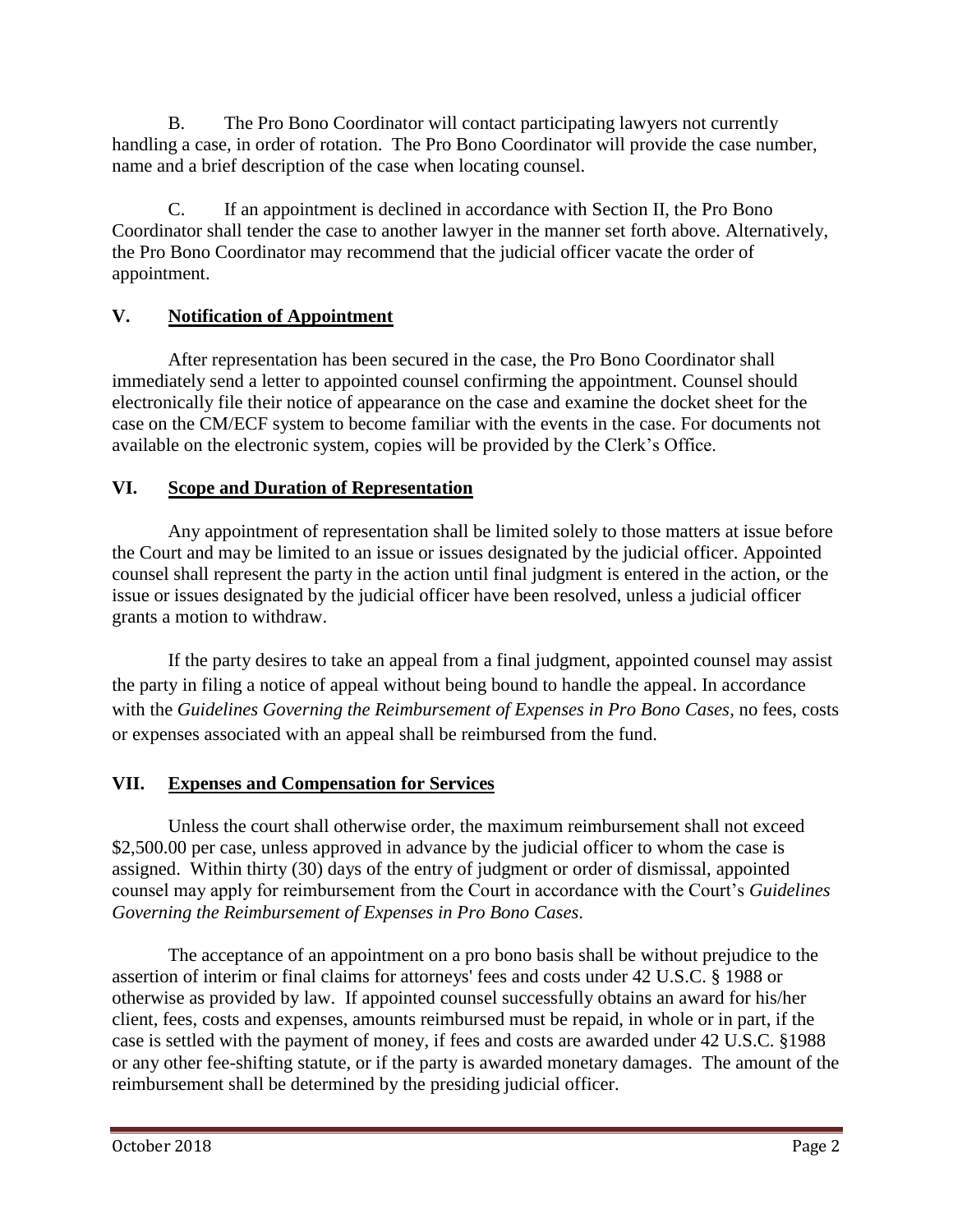If after appointment, appointed counsel discovers that the party is able to pay for legal services in whole or in part, the attorney may bring that information to the attention of the judicial officer. Thereupon the judicial officer may (1) approve the entry into a fee agreement between the party and the attorney or (2) relieve the attorney from the responsibilities of the order of appointment and permit the party to retain another attorney or proceed pro se.